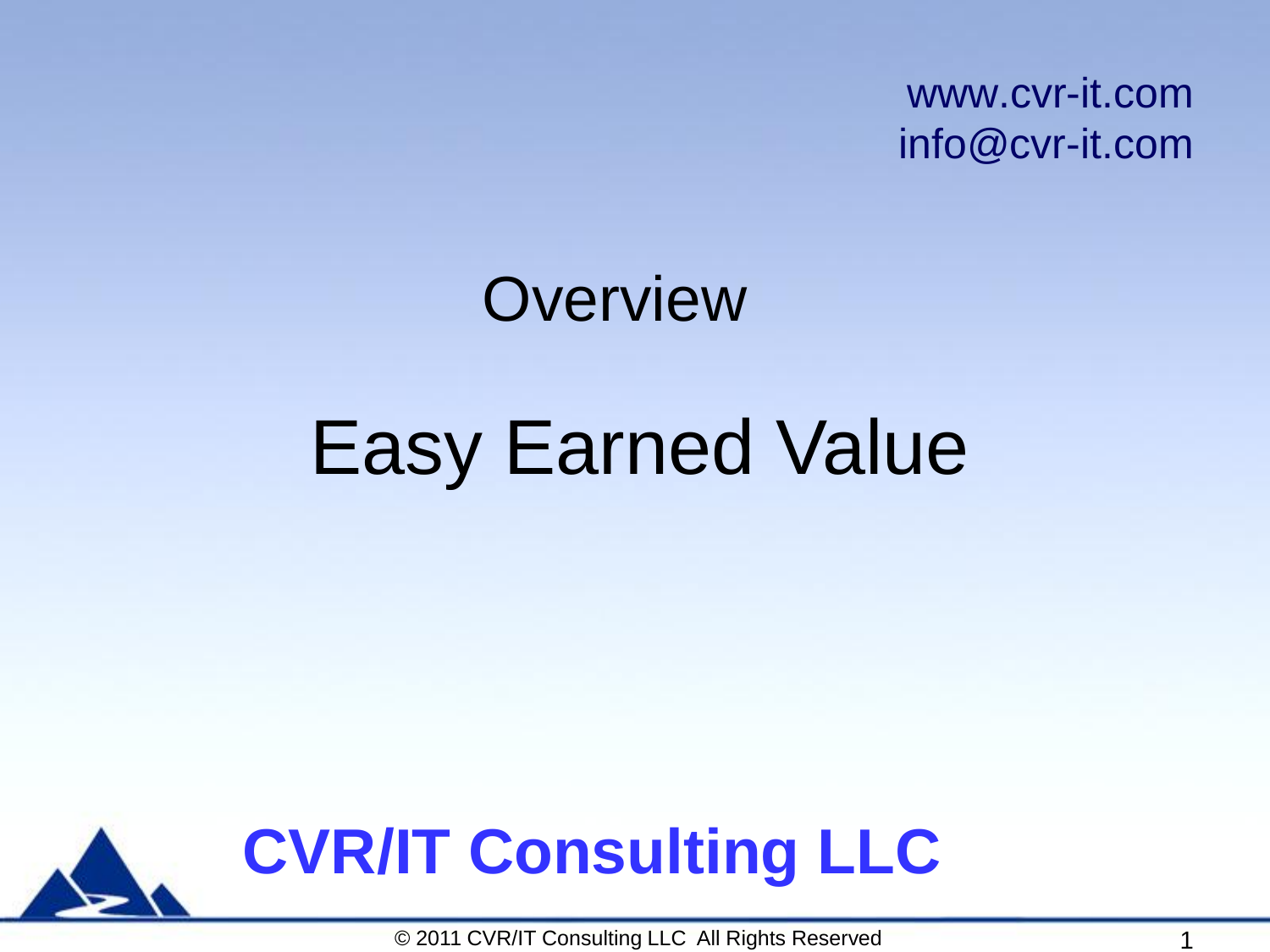#### Introduction

Earned Value Management (EVM) is often regarded as much too complicated for use in small projects (3 to 12 months) .

But it does not have to be that way.

#### Earned Value can be Easy!

#### Our **EZ Earned Value** workbook simplifies EVM so that you can:

- Track project status
- Catch negative trends before they become a problem
- Provide accurate forecasts to management

and all with a minimum of effort.

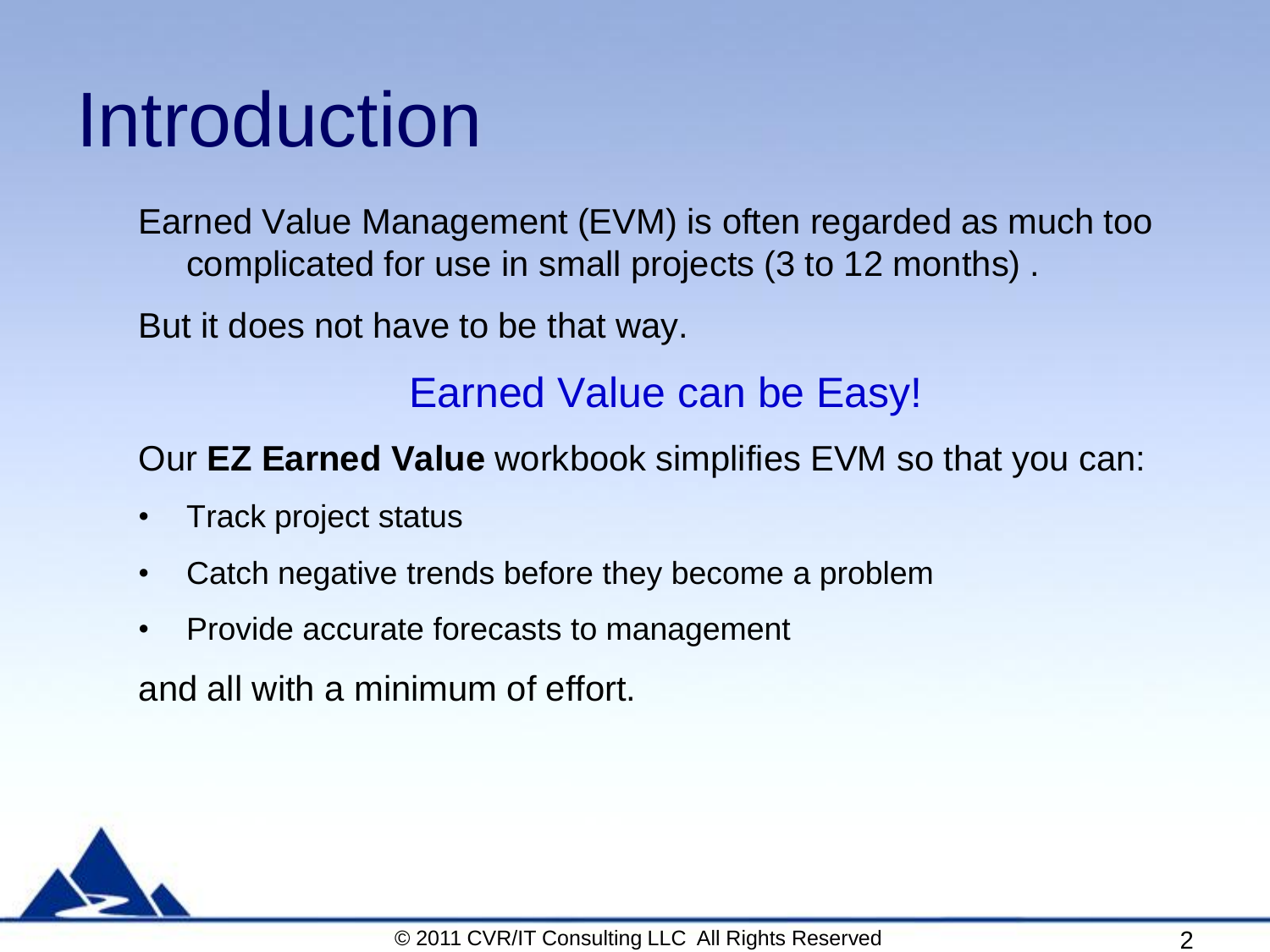### EZ Earned Value Features

#### **EZ Earned Value:**

- Supports a full range of Earned Value (EV) measures
	- Status (e.g. CV, CPI)
	- Forecast (e.g. VAC, TCPI)
- Can be used in any 3 to 12 month project
- Allows a different EV rule for each project activity
- Supports Change Orders
- Provides EV measures for any week in the project after week 3
- Provides useful graphs (useful in status reports), including:
	- Project Performance Curve
	- CPI and SPI trend
- Includes step by step instructions as well as comments-based help that supports effective EV practice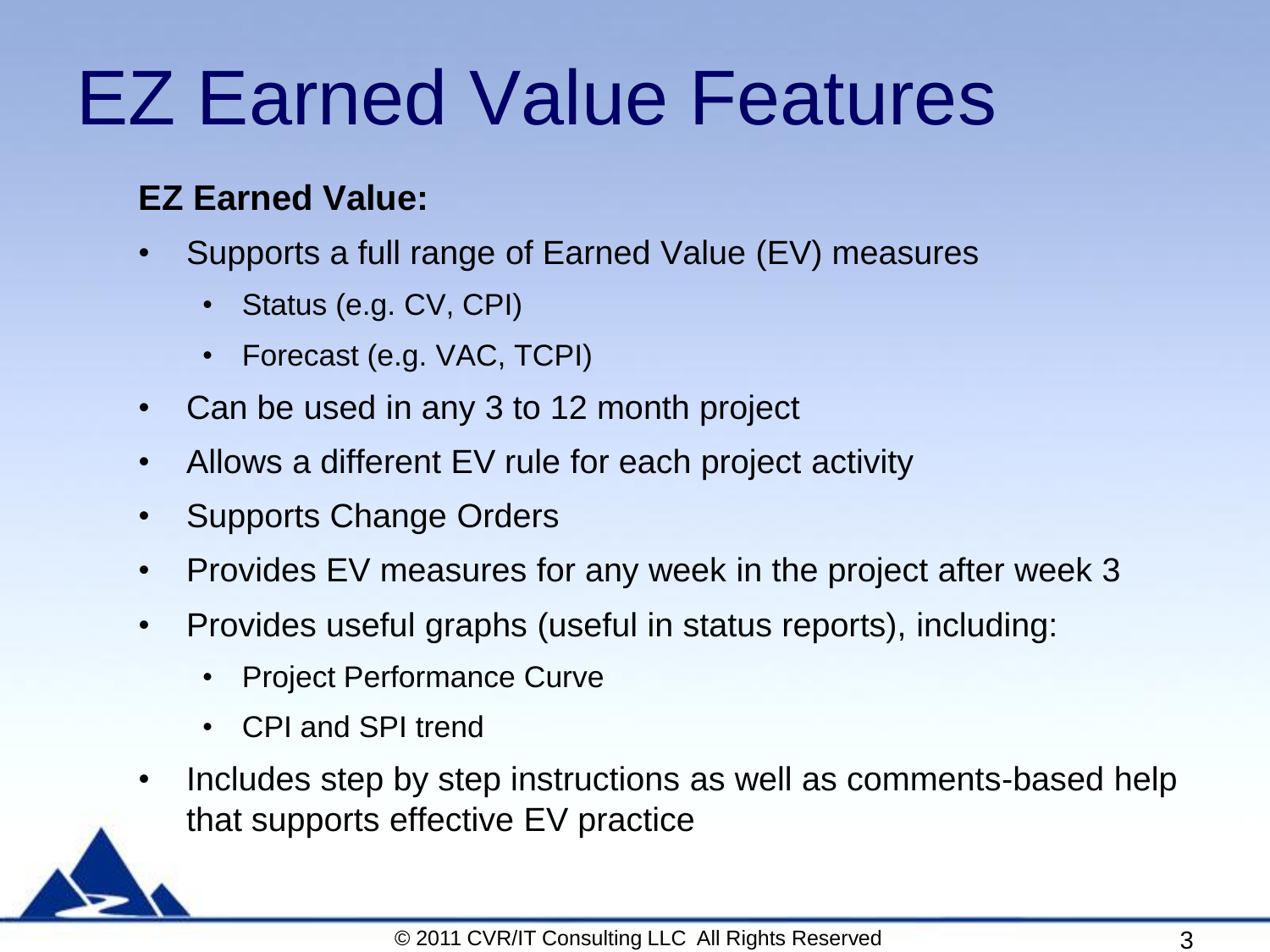### Easy to Use

#### EZ Earned Value requires only four simple steps

- 1. Build a schedule in your favorite scheduling tool (just as you always do)
- 2. Enter project information into the EZ Earned Value tool
	- Transfer task names, end dates and cost estimates into the tool
	- Choose an Earned Value rule for each task
	- Enter the project start date and planned duration (in weeks)
	- Adjust the graphs to reflect the duration of your project
- 3. At the end of each week, input project results:
	- Indicate which tasks have been started or completed
	- Enter the total cost of work in your project for the week
- 4. To see current EVM measures:
	- Enter the current week of your project
	- Review the EVM table (automatically calculated for you)
	- Review graphs (automatically updated with current data)

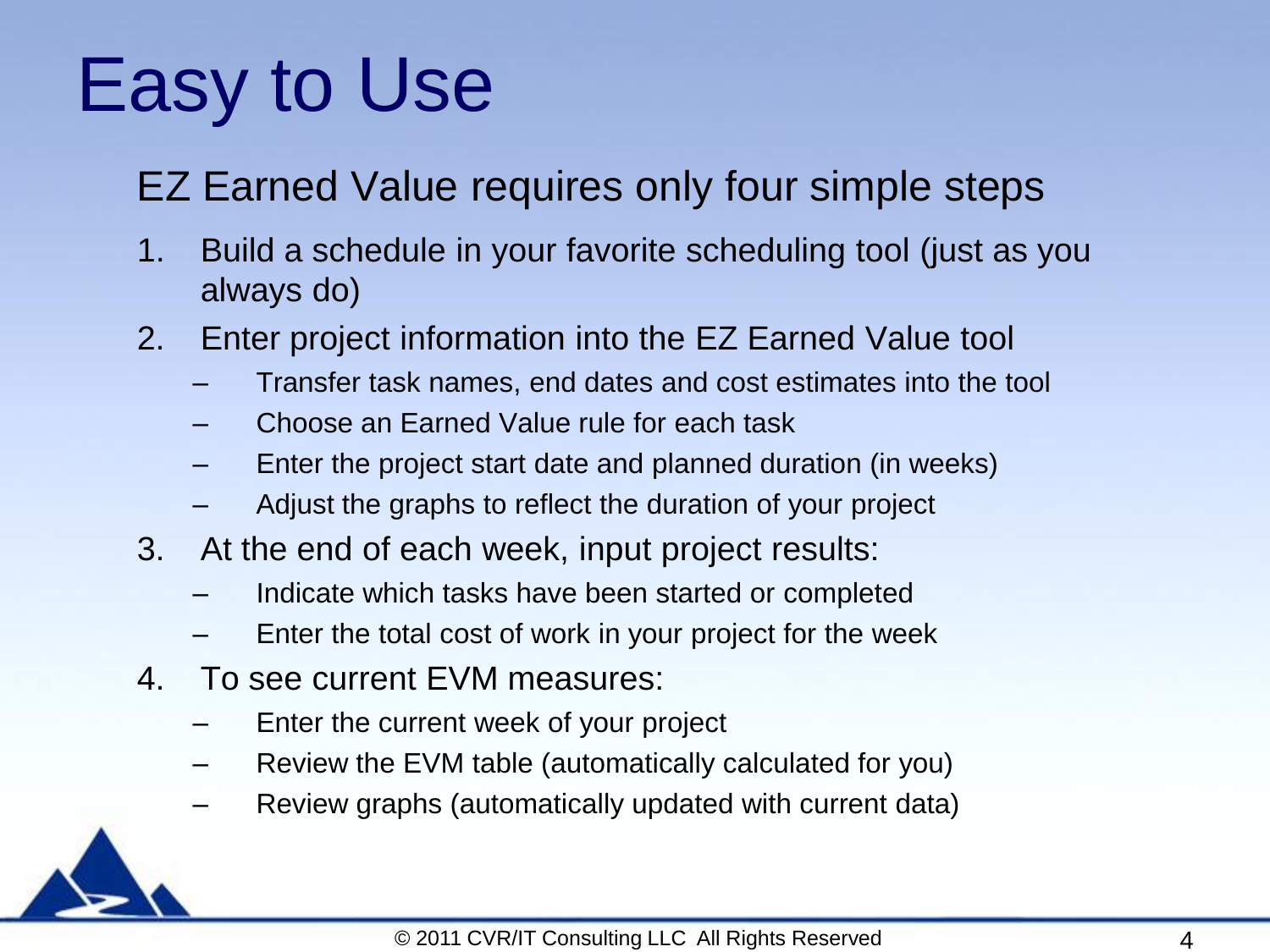**Instructions** EZ Earned Value provides detailed instructions. A portion of the set up instructions is shown here. portion of the set up instructions is shown here.

#### **Instruction for Setup**

Develop your schedule in MS Project or a similar tool. Keep tasks to a relatively high level, i.e. days, not hours. Ensure that there is an objectively measurable milestone at the conclusion of every task. For lengthy tasks, obey the 80 hour rule and allow no more than 80 work hours elapsed time between milestones within a task

You will need the following for each task in the schedule:

- End date (the date on which the task is expected to complete)
- Earned Value rule (see comment in heading for options)
- Planned cost

You will also need:

- Project start date
- Duration of the project in weeks

Open this workbook and Save As a new copy for your project. Note: only enter data in white cells. All colored cells (e.g. blue, yellow, gray) are either informational or calculated.)

In your new workbook, remove all data from white cells on all tabs (right click and select Clear)

Go to the EV Setup \$ Results tab and enter the following data:

- Project Start date
- Number of weeks in the project

- List of project activities (You may need to unprotect the worksheet to create indents, bold, etc. Just remember to re-protect it when you are done)

- The planned End date and Planned Cost for each activity

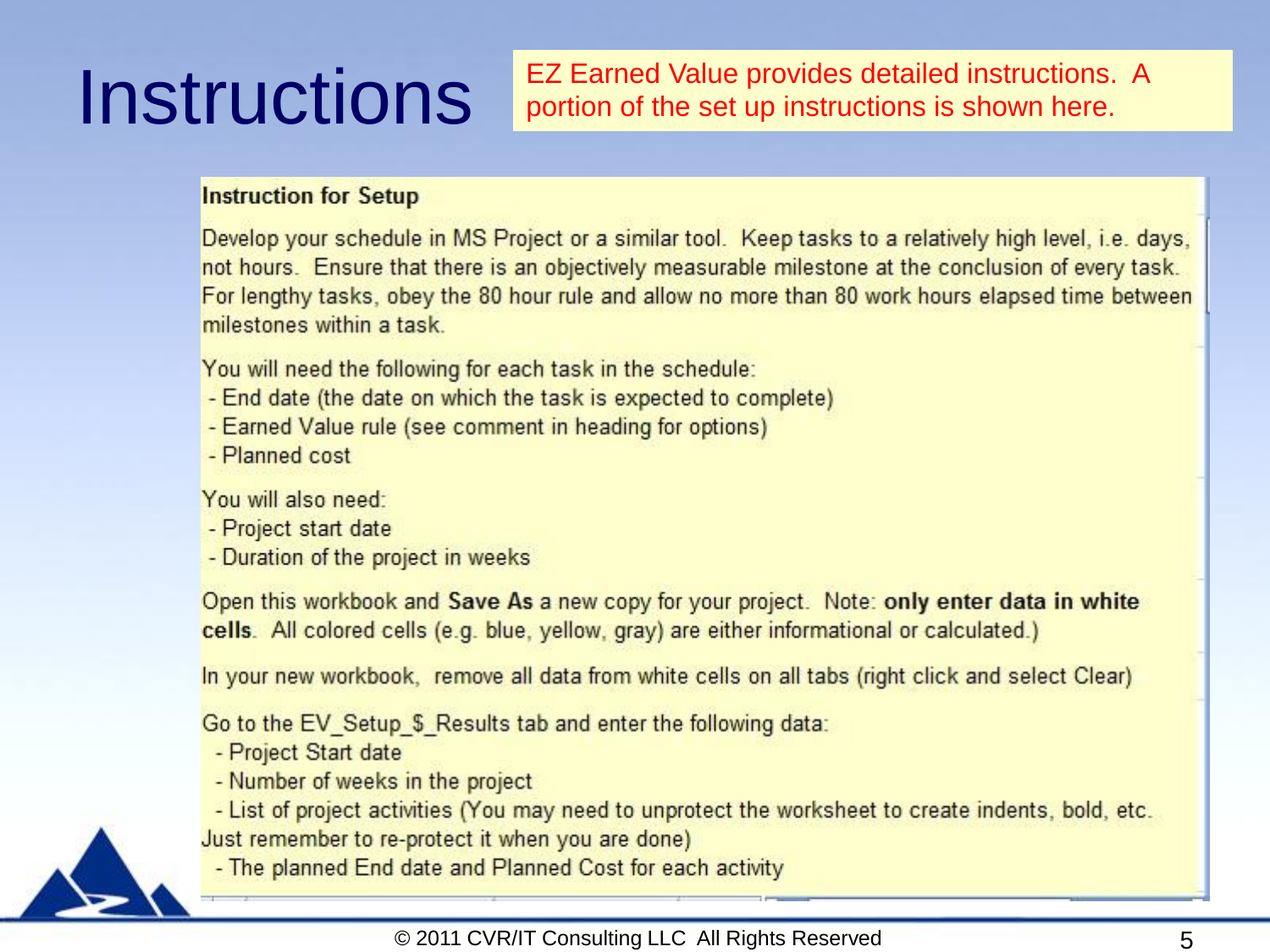### Setting UP the EV Worksheet





To set up the worksheet: Copy and paste schedule information into the *Activities*, *End Date* and *Planned Cost* columns. Enter an EV rule for each activity.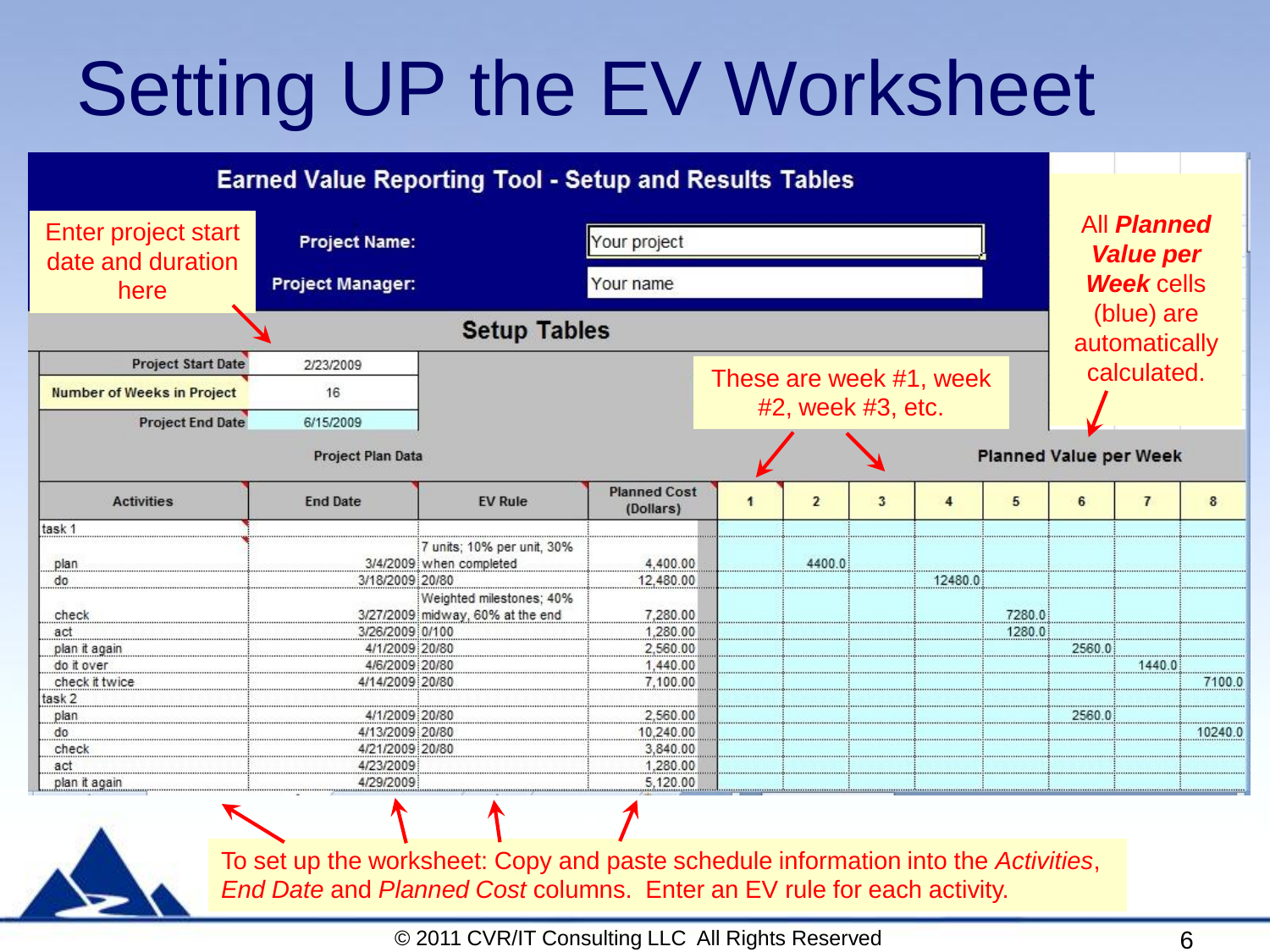## Entering Project Information

|                         |                 |                      | <b>Project Name:</b>                                    |                | Your project   |     |                                       |      |                 |      |                |      |
|-------------------------|-----------------|----------------------|---------------------------------------------------------|----------------|----------------|-----|---------------------------------------|------|-----------------|------|----------------|------|
|                         |                 |                      | <b>Project Manager:</b>                                 |                | Your name      |     |                                       |      |                 |      |                |      |
| Number weeks in project | 16              |                      |                                                         |                |                |     | <b>Enter Actual Cost for the week</b> |      |                 |      |                |      |
| <b>Project End Date</b> | 6/15/2009       |                      | here:                                                   |                |                |     |                                       |      |                 |      |                |      |
|                         |                 |                      |                                                         |                |                |     |                                       |      | Week            |      |                |      |
|                         |                 |                      |                                                         |                | $\mathbf{r}_1$ |     | V<br>$\overline{2}$                   |      | $3\overline{3}$ |      | $\overline{4}$ |      |
|                         |                 |                      | Enter Actual Cost (AC) Here                             |                | \$2,500.00     |     | \$ 3,500.00                           |      | \$ 3,000.00     |      | \$ 5,000.00    |      |
| <b>Activity</b>         | <b>End Date</b> | Planned<br>Cost (\$) | <b>EV Rule</b>                                          |                | $\%$           | EV  | %                                     | EV   | %               | EV   | $\%$           | EV   |
|                         |                 |                      | If No EV, Enter 0 here $\Rightarrow$                    |                |                |     |                                       |      |                 |      |                |      |
| task 1                  |                 |                      |                                                         |                |                |     |                                       |      |                 |      |                |      |
| plan                    | 3/4/2009        |                      | 4400 7 units; 10% per unit, 30% when                    |                | 10%            | 440 | 30%                                   | 1320 | 10%             | 440  | 30%            | 1320 |
| do                      | 3/18/2009       |                      | 12480 20/80                                             |                |                |     | 20%                                   | 2496 |                 |      | 80%            | 9984 |
| check                   | 3/27/2009       |                      | Weighted milestones; 40% midway, 60%<br>7280 at the end |                |                |     | 40%                                   | 2912 | 60%             | 4368 |                |      |
| act                     | 3/26/2009       |                      | 1280 0/100                                              |                |                |     |                                       |      |                 |      |                |      |
| plan it again           | 4/1/2009        |                      | 2560 20/80                                              |                |                |     |                                       |      |                 |      |                |      |
| do it over              | 4/6/2009        |                      | 1440 20/80                                              |                |                |     | 80/20 Rule in action                  |      |                 |      | 20%            | 288  |
| check it twice          | 4/14/2009       |                      | 7100 20/80                                              |                |                |     |                                       |      |                 |      |                |      |
| task 2                  |                 |                      |                                                         |                |                |     |                                       |      |                 |      |                |      |
| plan                    | 4/1/2009        |                      | 2560 20/80                                              |                |                |     |                                       |      |                 |      |                |      |
| do                      | 4/13/2009       |                      | 10240 20/80                                             |                |                |     |                                       |      |                 |      |                |      |
| check                   | 4/21/2009       |                      | 3840 20/80                                              |                |                |     |                                       |      |                 |      |                |      |
| act                     | 4/23/2009       | 1280                 |                                                         | $\overline{0}$ |                |     |                                       |      |                 |      |                |      |



At end of every week, enter the % of EV allowed for each activity. Example: for 80/20 rule, enter 20% when an activity starts, and 80% when it ends. For weighted milestones, enter the percent earned. EV \$ is automatically calculated.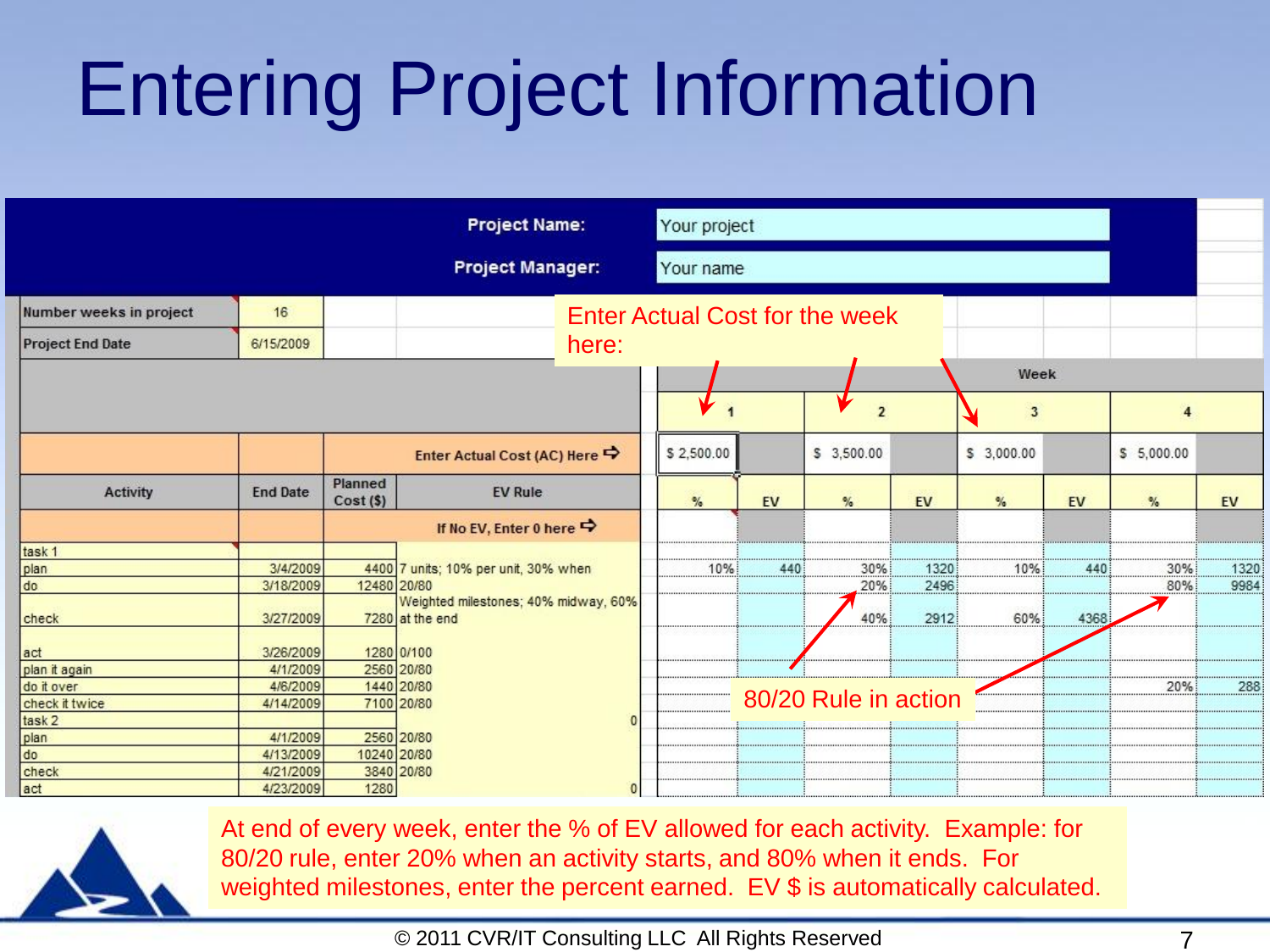### Reviewing EVM Calculations

| <b>Results Tables</b>                                     |                                            |  |                                       |              |                |         |                |          |                              |                |            |
|-----------------------------------------------------------|--------------------------------------------|--|---------------------------------------|--------------|----------------|---------|----------------|----------|------------------------------|----------------|------------|
| Enter current week here:                                  |                                            |  |                                       |              |                |         |                |          |                              |                |            |
|                                                           |                                            |  |                                       |              |                |         |                |          | <b>Project Data per Week</b> |                |            |
|                                                           | <b>Current Week</b>                        |  | 9                                     | $\mathbf{1}$ | $\overline{2}$ | 3       | $\overline{4}$ | 5        | 6                            | $\overline{I}$ | 8          |
| <b>EV</b>                                                 |                                            |  | <b>Reporting Period Earned Value</b>  | 440.0        | 6728.0         | 4808.0  | 11592.0        | 1392.0   | 3468.0                       | 2048.0         | 1152.0     |
| <b>Cumulative EV</b>                                      | <b>Weekly and</b>                          |  | <b>Cumulative Earned Value</b>        | 440.0        | 7168.0         | 11976.0 | 23568.0        | 24960.0  | 28428.0                      | 30476.0        | 31628.0    |
| PV                                                        | <b>Cumulative</b>                          |  | <b>Reporting Period Planned Value</b> | 0.0          | 4400.0         | 0.0     | 12480.0        | 8560.0   | 5120.0                       | 1440.0         | 17340.0    |
| <b>Cumulative PV</b>                                      | <b>EV Data</b>                             |  | <b>Cumulative Planned Value</b>       | 0.0          | 4400.0         | 4400.0  | 16880.0        | 25440.0  | 30560.0                      | 32000.0        | 49340.0    |
| <b>AC</b>                                                 |                                            |  | <b>Reporting Period Actual Cost</b>   | 2500         | 3500           | 3000    | 5000           | 4000     | 2000                         | 3500           | 5500       |
| <b>Cumulative AC</b>                                      |                                            |  | <b>Cumulative Actual Cost</b>         | 2500         | 6000           | 9000    | 14000          | 18000    | 20000                        | 23500          | 29000      |
| All Formulas below use Cumulative EV Data                 |                                            |  |                                       |              |                |         |                |          |                              |                |            |
| <b>Cost Variance</b><br>$CV = EV - AC$                    |                                            |  |                                       |              |                |         | 9568           | 6960     | 8428                         | 6976           | 2628       |
| <b>Schedule Variance</b>                                  | $SV = EV - PV$                             |  |                                       |              |                |         | 6688.0         | $-480.0$ | $-2132.0$                    | $-1524.0$      | $-17712.0$ |
| <b>Cost Performance Index</b>                             | $CPI = EV/AC$                              |  |                                       |              |                |         | 1.68           | 1.39     | 1.42                         | 1.30           | 1.09       |
| <b>Schedule Performance Index</b>                         | $SPI = EV/PV$                              |  | <b>Status and</b>                     |              |                |         | 1.40           | 0.98     | 0.93                         | 0.95           | 0.64       |
| <b>Estimate at Complete 1</b>                             | EAC $1 = BAC / CPI$                        |  |                                       |              |                |         | 83082          | 100862   | 98397                        | 107847         | 128241     |
| <b>Estimate to Complete 1</b>                             | $ETC 1 = EAC 1 - AC$                       |  | Forecast                              |              |                |         | 69082          | 82862    | 78397                        | 84347          | 99241      |
| <b>Variance at Completion 1</b>                           | VAC $1 = BAC - EAC 1$                      |  | Data                                  |              |                |         | 56780          | 39000    | 41465                        | 32015          | 11621      |
| <b>Estimate at Complete 2</b>                             | $EAC$ 2 = AC + BAC - EV                    |  |                                       |              |                |         | 130294         | 132902   | 131434                       | 132886         | 137234     |
| <b>Estimate to Complete 2</b>                             | $ETC$ 2 = EAC 2 - AC                       |  |                                       |              |                |         | 116294         | 114902   | 111434                       | 109386         | 108234     |
| <b>Variance at Completion 2</b>                           | VAC $2 = BAC - EAC2$                       |  |                                       |              |                |         | 9568           | 6960     | 8428                         | 6976           | 2628       |
| <b>To Complete Performance</b><br>Index ( to reach BAC)   | $TCPIBAC = (BAC-EV)/(BAC-AC)$              |  |                                       |              |                |         | 0.92           | 0.94     | 0.93                         | 0.94           | 0.98       |
| <b>To Complete Performance</b><br>Index ( to reach EAC 1) | TCPI <sub>EAC1</sub> = (BAC-EV)/(EAC 1-AC) |  |                                       |              |                |         | 1.68           | 1.39     | 1.42                         | 1.30           | 1.09       |
| <b>Total Project Cost to Date</b>                         |                                            |  |                                       |              | 33000          |         |                |          |                              |                |            |



Earned Value status and forecast data are summarized here. All data in color cells are automatically calculated. The worksheet can support 52 weeks of data. In the example, data are shown through week 8.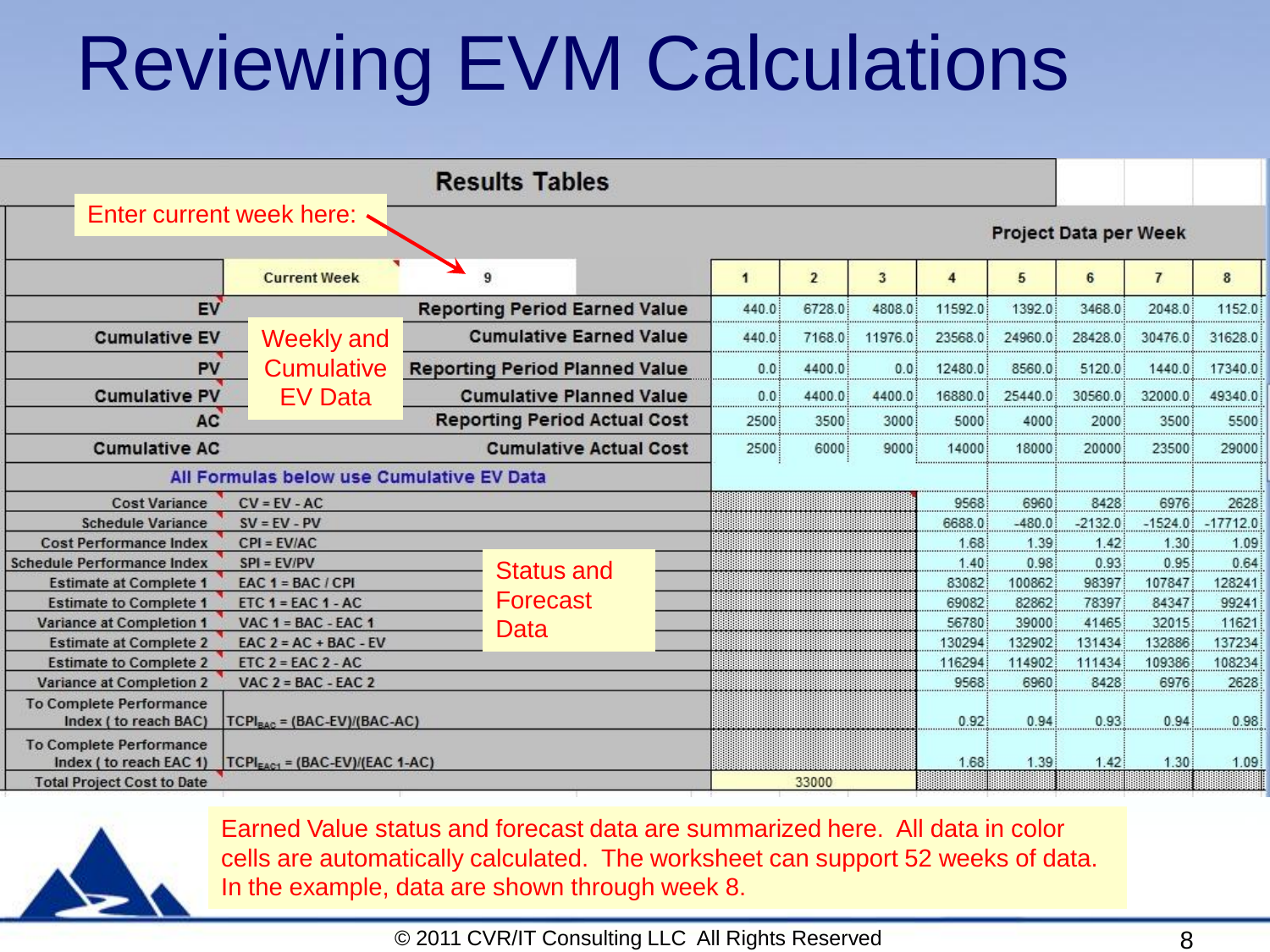### EZ Earned Value Graphs (1)



#### **Project Performance Curve**



Earned Value data are automatically graphed. The Project Performance Curve presents Planned Value, Earned Value and Actual Cost curves. In the example, data are shown through week 9. Template help text is shown to the right.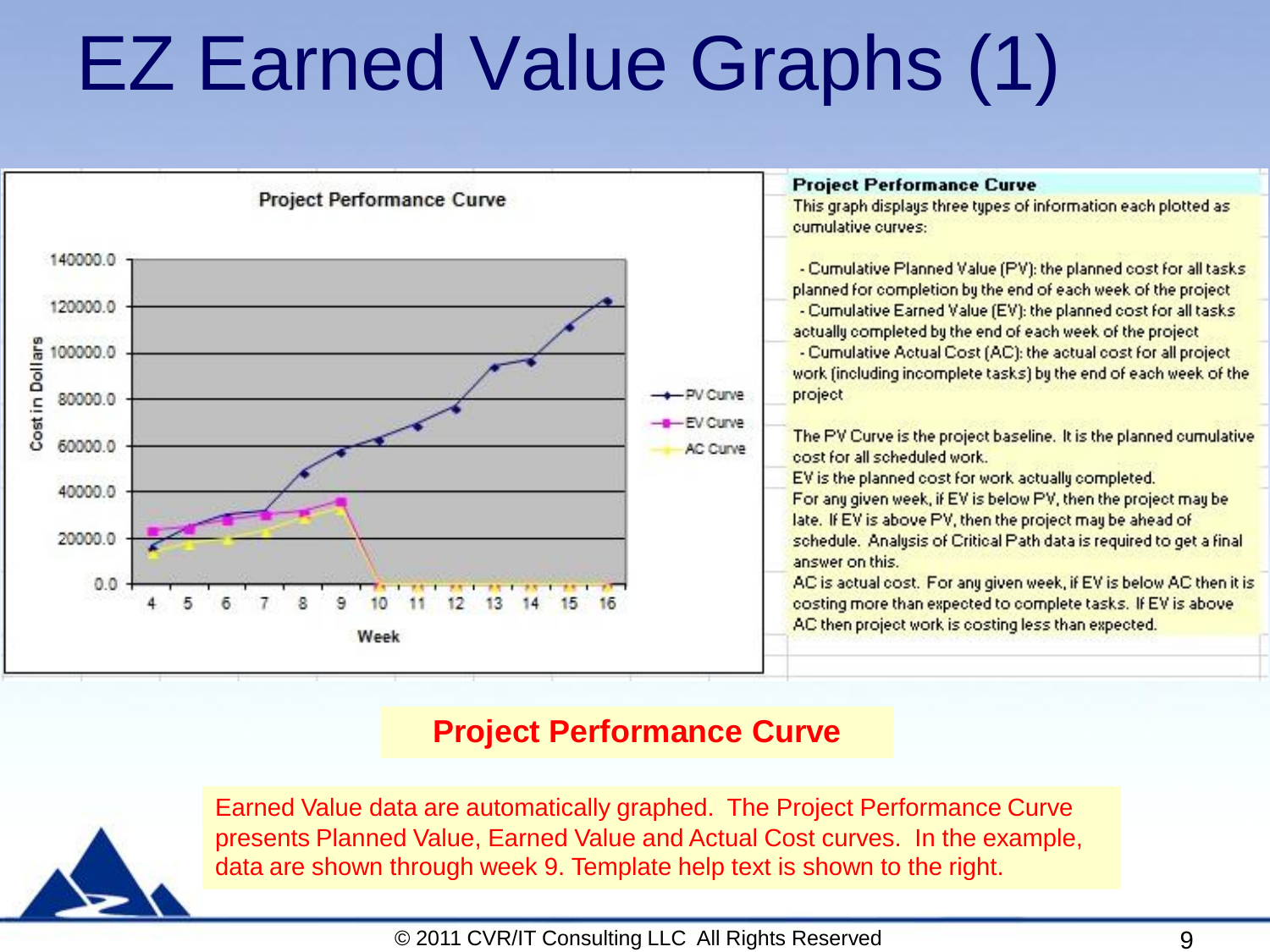### EZ Earned Value Graphs (2)



#### **CPI and SPI Trend**



Earned Value data are automatically graphed. The CPI and SPI Trend graph displays the week to week change in EVM cost and time indices. In the example, data are shown through week 9. Template help text is shown to the right.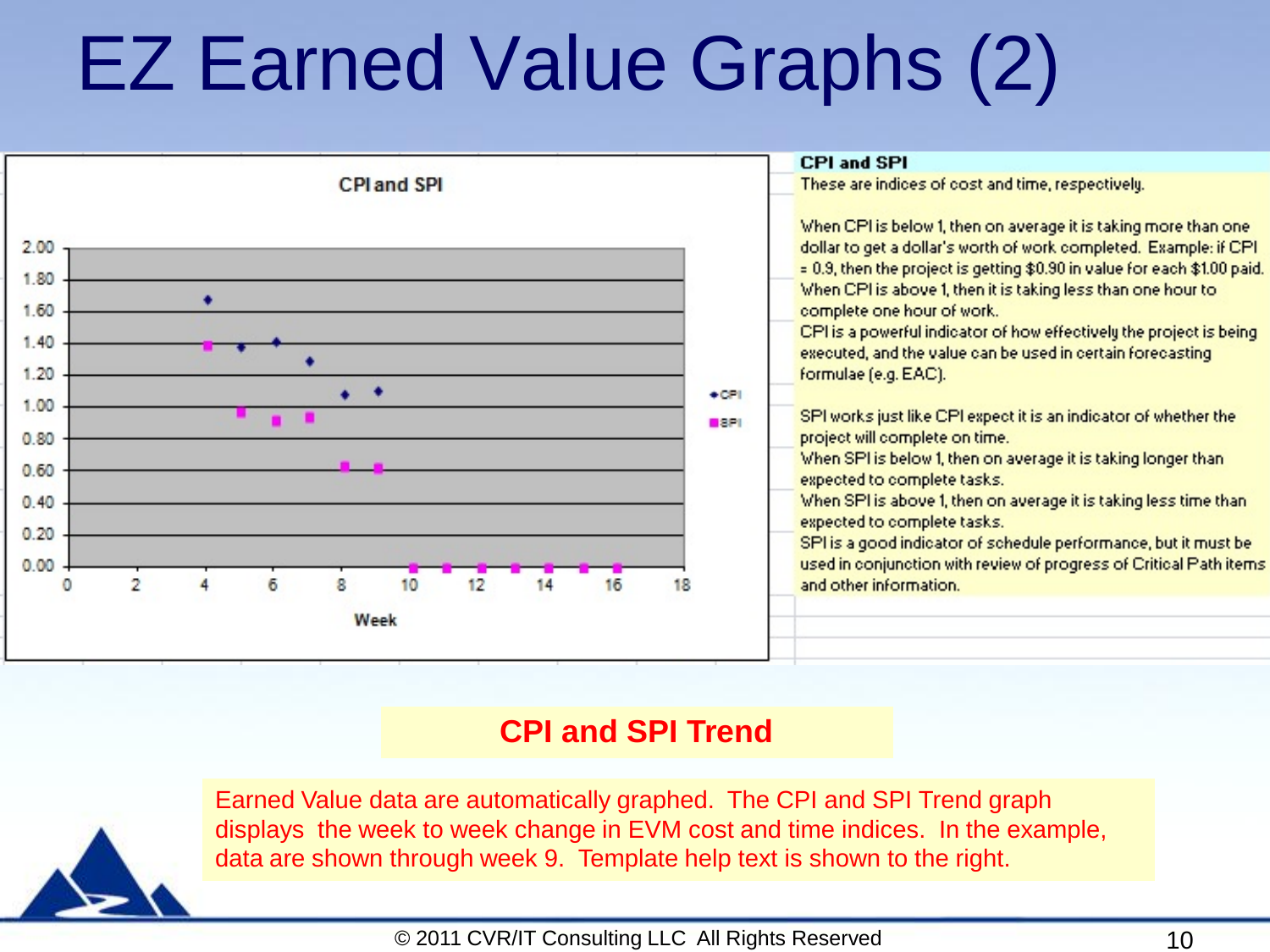### EZ Earned Value Graphs (3)



#### **Estimate of Final Project Cost**



Earned Value data are automatically graphed. The Estimate of Final Project Cost graph displays two estimates of the week to week change in estimated final project cost. In the example, data are shown through week 9. Template help text is shown to the right.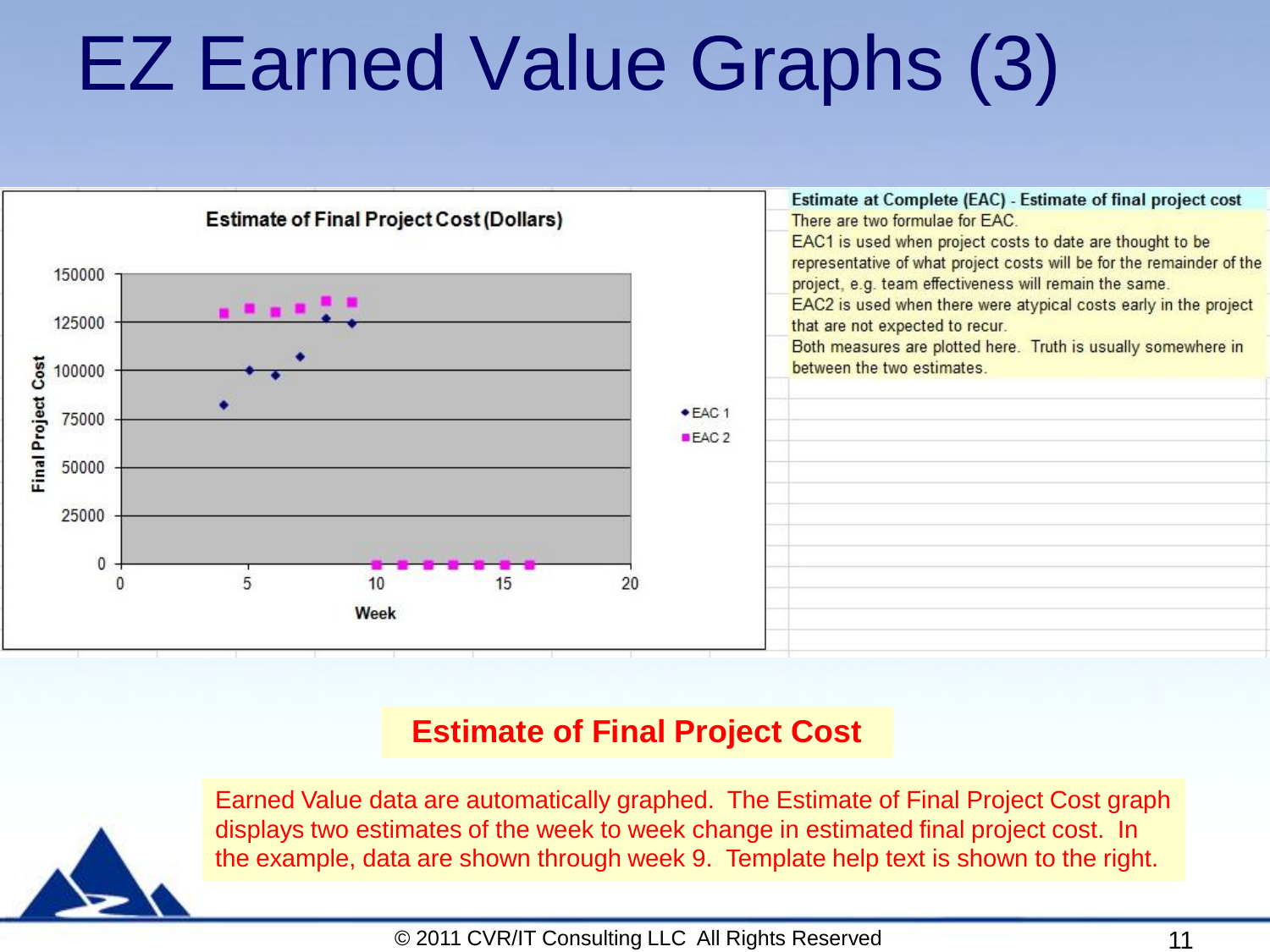#### **Summary**

The EZ Earned Value Tool is a robust, easy to use tool that can be used to:

- Track project status
- Catch negative trends before they become a problem
- Provide accurate project forecasts to management

Note: The Labor Hours version of EZ Earned Value can be used in environments where the dollar cost of in-house staff is not tracked.

EZ Earned Value is part of a package of Project Execution and Control tools available at very low cost from this source: [http://www.cvr-it.com/PM\\_Templates/TemplateDetails5.html](http://www.cvr-it.com/PM_Templates/TemplateDetails5.html)

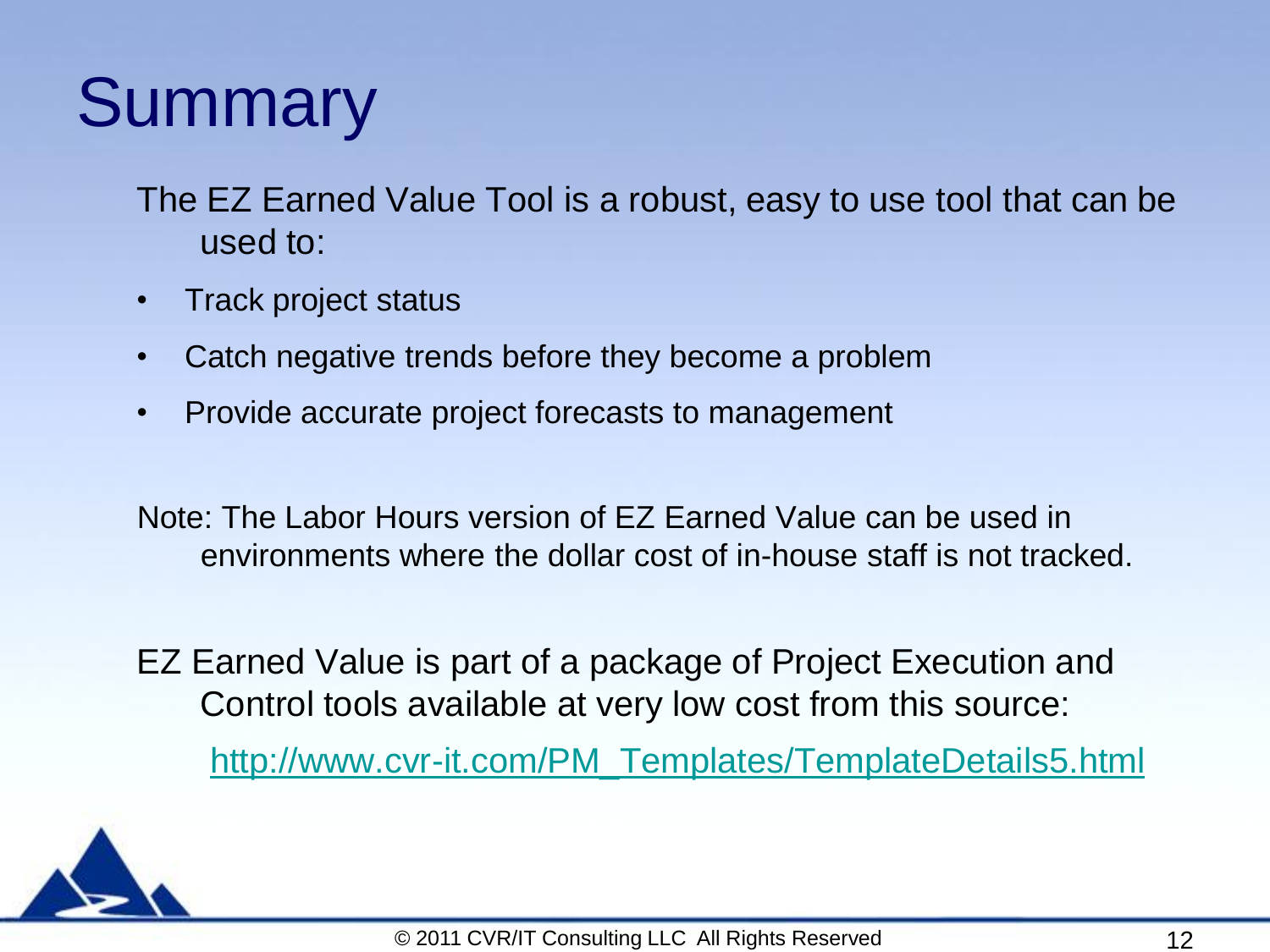### About CVR/IT Consulting LLC

- CVR/IT Consulting, established in 2002, provides guidance and support in the effective use of Project, Program, Portfolio Management and Business Analysis Technologies. The company provides professional consultation, training and tools in all matters related to Project Management and Business Analysis, such as:
- Implementation of governance structures and processes essential to effective Portfolio Management
- Establishment of a PMO that finds its own success solely in the success of its customers
- Delivery of flexible, customized PM and BA Methodologies and tools
- Assessment of organizational project, program, portfolio management and business analysis practice
- Training (or re-training) of the project workforce
- Implementation of Organizational Change to make it all work